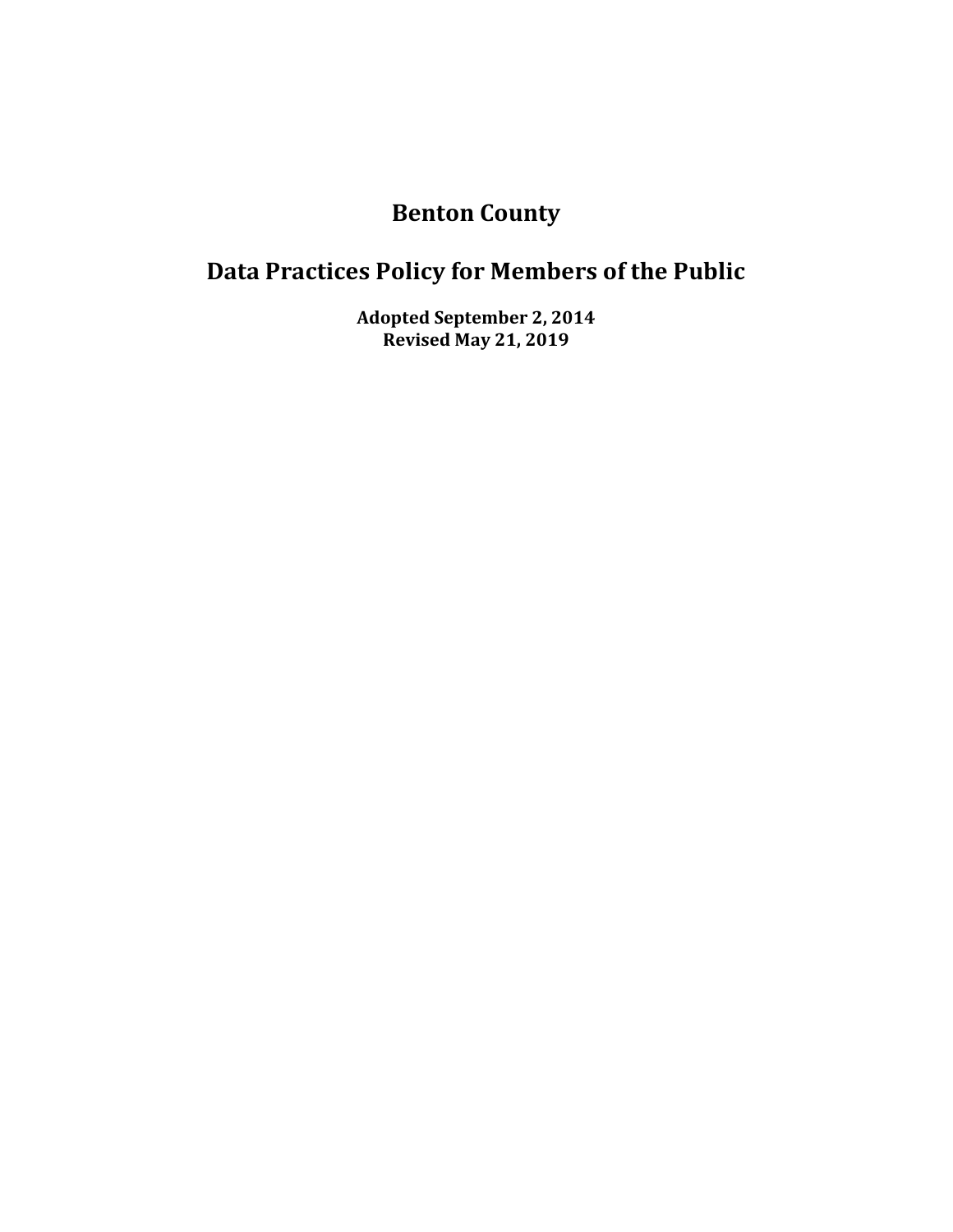# **Right to Access Public Data**

The Government Data Practices Act (Minnesota Statutes, Chapter 13) presumes that all government data are public unless a state or federal law says the data are not public. Government data is a term that means all recorded information a government entity has, including paper, email, DVDs, photographs, etc.

The Government Data Practices Act also provides that this government entity must keep all government data in a way that makes it easy for you, as a member of the public, to access public data. You have the right to look at (inspect), free of charge, all public data that we keep. You also have the right to get copies of public data. The Government Data Practices Act allows us to charge for copies. You have the right to look at data, free of charge, before deciding to request copies.

# **How to Make a Data Request**

To look at data or request copies of data that this government entity keeps, make a written request for data to the appropriate individual listed in the Data Practices Contacts on page 4. You may make your request by U.S. mail, electronic mail, fax or in person, using the data request form on page 7.

If you choose not to use the data request form, your request should include:

- that you, as a member of the public, are making a request for data under the Government Data Practices Act, Minnesota Statutes, Chapter 13;
- whether you would like to look at the data, get copies of the data, or both; and
- a clear description of the data you would like to inspect or have copied.

This government entity cannot require you, as a member of the public, to identify yourself or explain the reason for your data request. However, depending on how you want us to process your request (if, for example, you want us to mail you copies of data), we may need some information about you. If you choose not to give us any identifying information, we will provide you with contact information so you may check on the status of your request. In addition, please keep in mind that if we do not understand your request and have no way to contact you, we will not be able to begin processing your request.

# **How We Respond to a Data Request**

Upon receiving your request, we will work to process it.

- If we do not have the data, we will notify you in writing as soon as reasonably possible.
- If we have the data, but the data are not public, we will notify you as soon as reasonably possible and state which specific law says the data are not public.
- If we have the data, and the data are public, we will respond to your request appropriately and promptly, within a reasonable amount of time by doing one of the following:
	- $\circ$  arrange a date, time, and place to inspect data, for free, if your request is to look at the data, or
	- $\circ$  provide you with copies of the data as soon as reasonably possible. You may choose to pick up your copies, or we will mail or fax them to you. If you want us to send you the copies,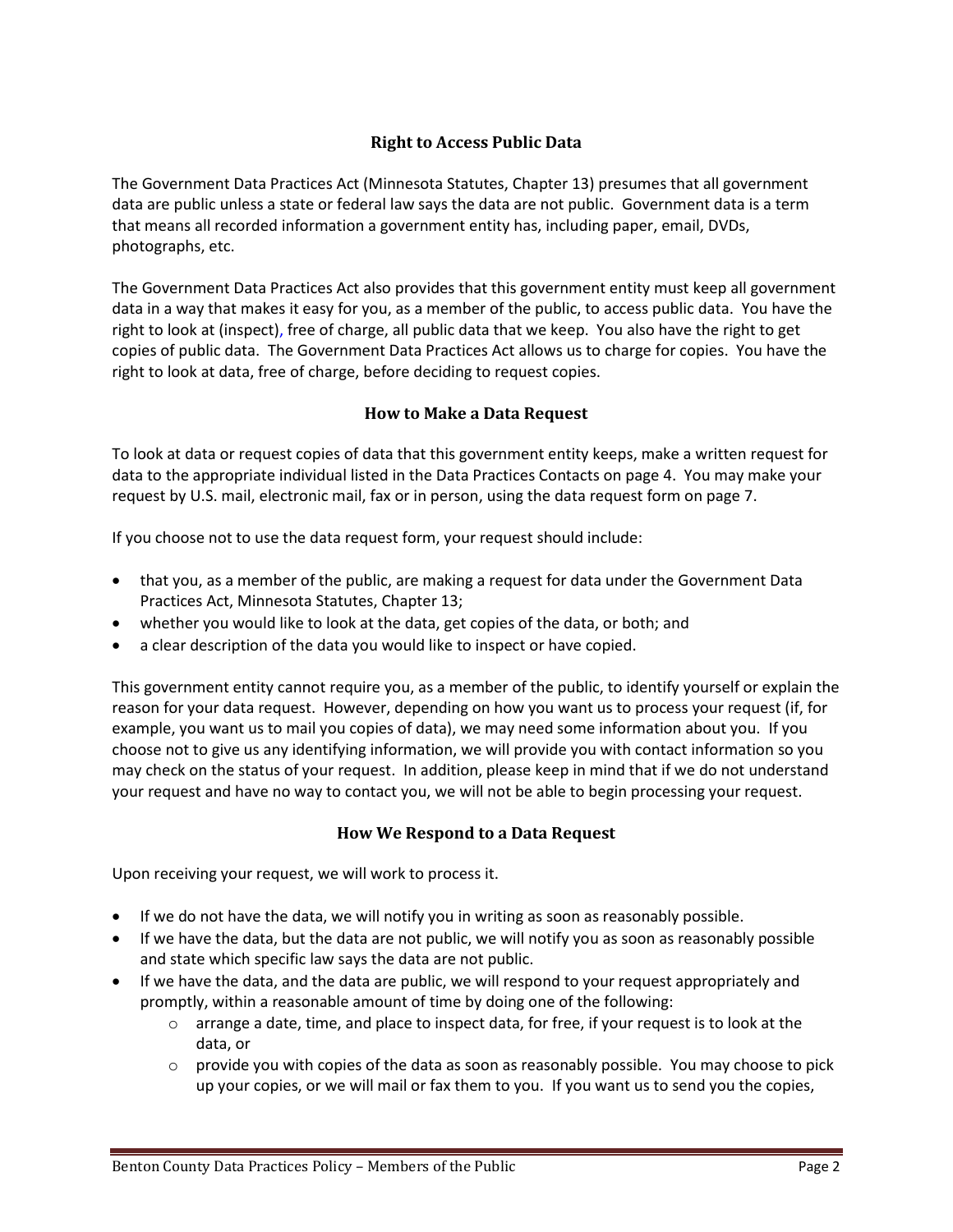you will need to provide us with an address or fax number. We will provide electronic copies (such as email or CD-ROM) upon request if we keep the data in electronic format. Information about copy charges is on page 6.

If you do not understand some of the data (technical terminology, abbreviations, or acronyms), please let us know. We will give you an explanation if you ask.

The Government Data Practices Act does not require us to create or collect new data in response to a data request if we do not already have the data, or to provide data in a specific form or arrangement if we do not keep the data in that form or arrangement. (For example, if the data you request are on paper only, we are not required to create electronic documents to respond to your request.) If we agree to create data in response to your request, we will work with you on the details of your request, including cost and response time.

In addition, the Government Data Practices Act does not require us to answer questions that are not requests for data.

# **Requests for Summary Data**

Summary data are statistical records or reports that are prepared by removing all identifiers from private or confidential data on individuals. The preparation of summary data is not a means to gain access to private or confidential data. We will prepare summary data if you make your request in writing and pay for the cost of creating the data. Upon receiving your written request – you may use the data request form on page 7 – we will respond within ten business days with the data or details of when the data will be ready and how much we will charge.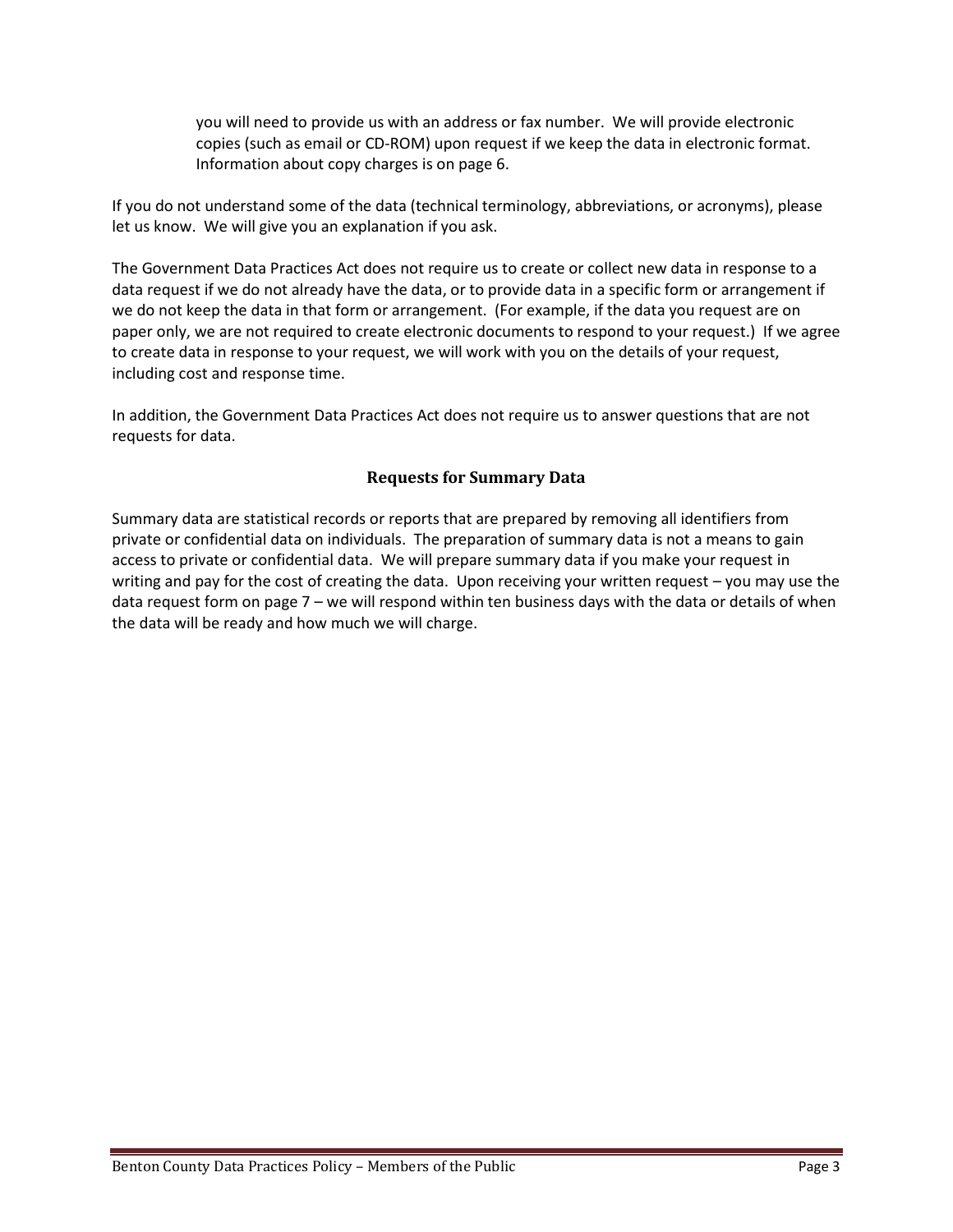# **Data Practices Contacts**

### **Responsible Authority – Human Services (Social Services and Public Health)**

Name: Robert Cornelius, Director Address: 531 Dewey Street, Box 740, Foley, MN 56329 Phone number: (320) 968-5087 Fax number: (320) 968-5330 Email address: robert.cornelius@co.benton.mn.us

### **Responsible Authority – Sheriff's Office and Jail**

Name: Sheriff Troy Heck Address: 581 Highway 23, Box 159, Foley, MN 56329 Phone number: (320) 968-7201 Fax number: (320) 968-6885 Email address: troy.heck@co.benton.mn.us

# **Responsible Authority – County Attorney's Office**

Name: Philip Miller, County Attorney Address: 615 Highway 23, Box 189, Foley, MN 56329 Phone number: (320) 968-5175 Fax number: (320) 968-5346 Email address: philip.miller@co.benton.mn.us

### **Responsible Authority – Auditor-Treasurer**

Name: Nadean Inman, Auditor-Treasurer Address: 531 Dewey Street Box 129, Foley, MN 56329 Phone number: (320) 968-5006 Fax number: (320) 968-5337 Email address: ninman@co.benton.mn.us

### **Responsible Authority – All Other County Departments**

Name: Montgomery Headley, County Administrator Address: 531 Dewey Street, Box 129. Foley, MN 56329 Phone number: (320) 968-5000 Fax number: (320) 968-5329 email address: mheadley@co.benton.mn.us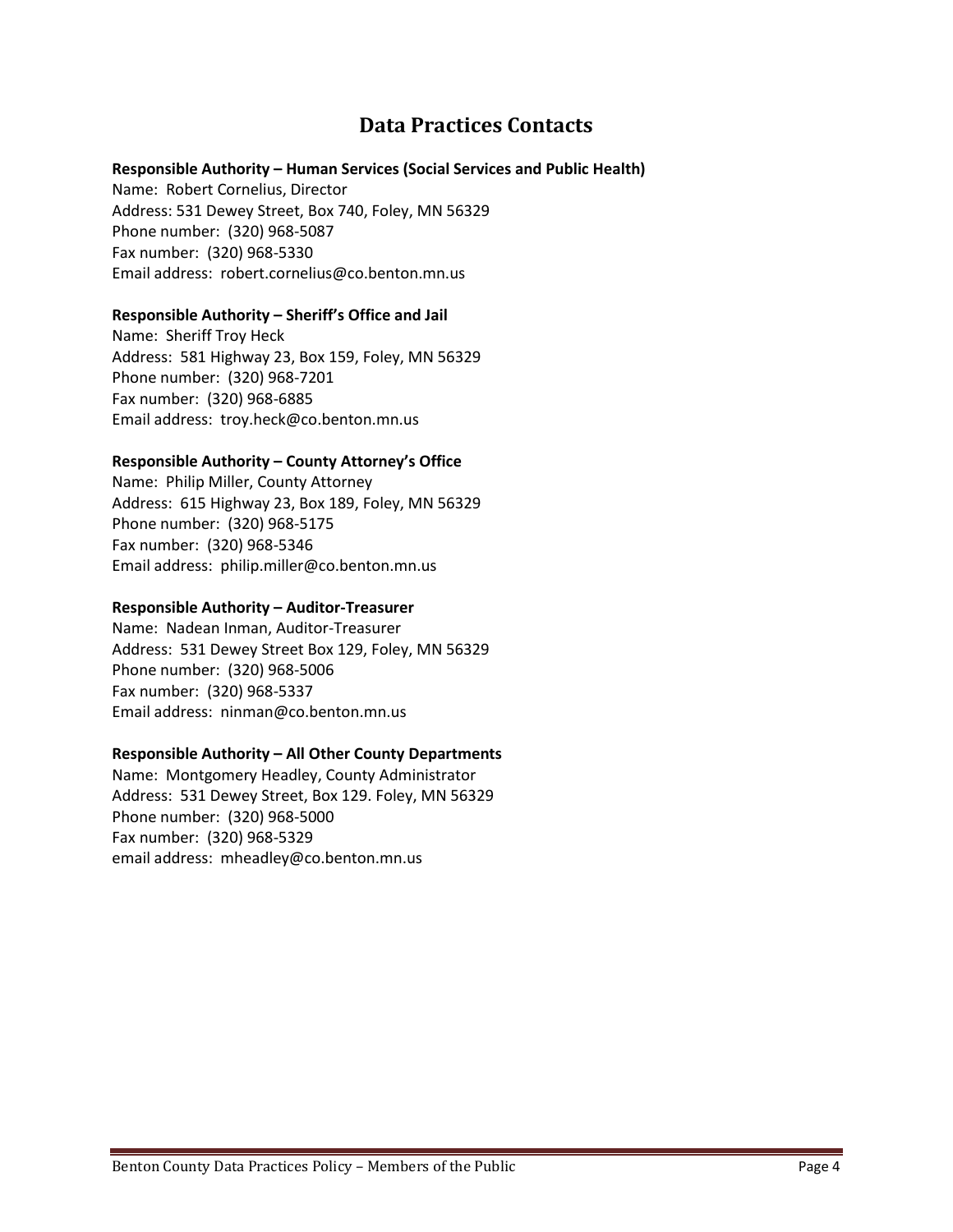#### **Data Practices Compliance Official**

Name: Montgomery Headley, County Administrator Address: 531 Dewey Street, Box 129. Foley, MN 56329 Phone number: (320) 968-5000 Fax number: (320) 968-5329 email address: mheadley@co.benton.mn.us

# **Data Practices Designee**

Name: Johanna Mattson, Human Resources Director Address: 531 Dewey Street, Box 129. Foley, MN 56329 Phone number: (320) 968-5000 Fax number: (320) 968-5329 Email address: jmattson@co.benton.mn.us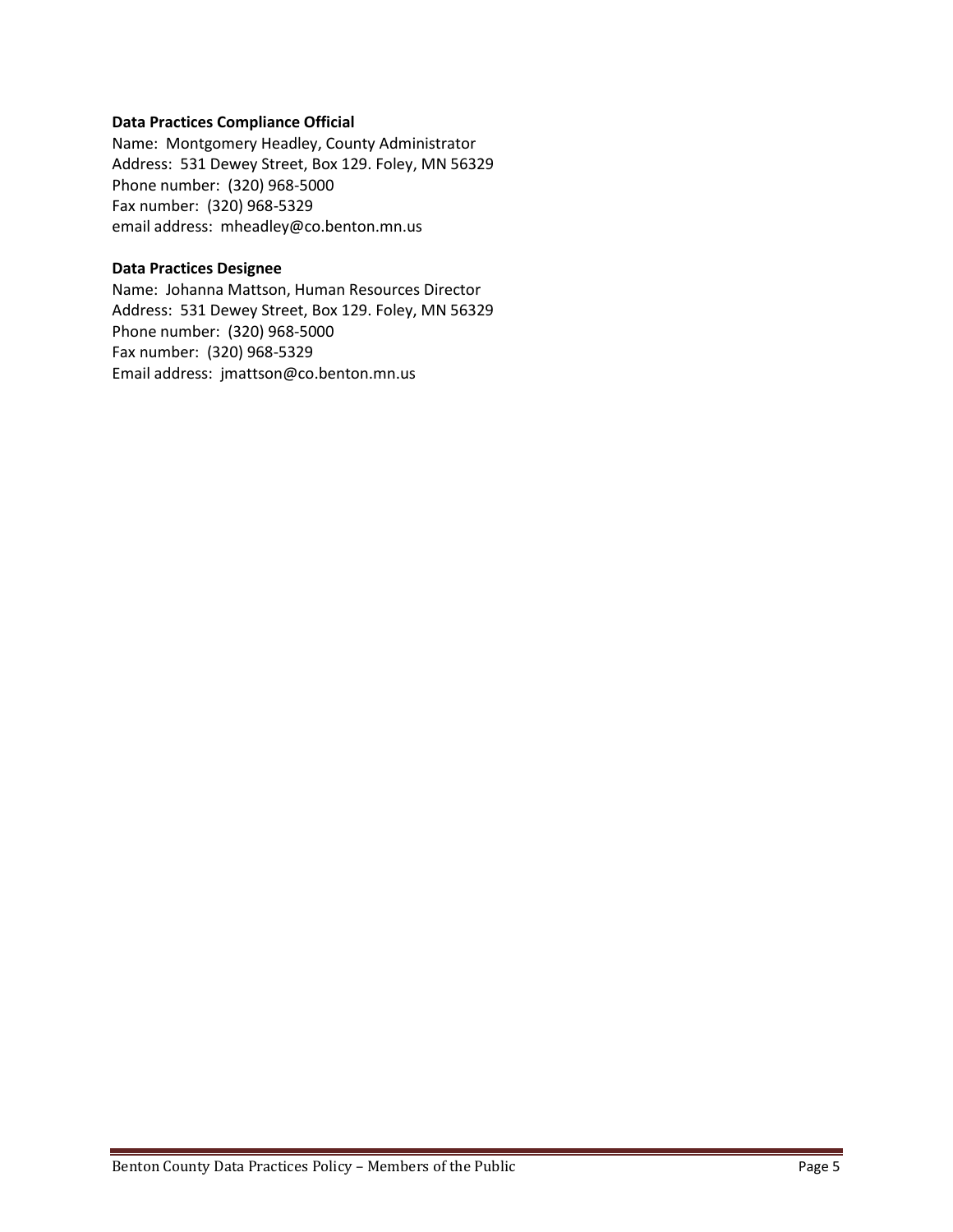### **Copy Costs – Members of the Public**

This government entity charges data subjects for copies of government data. These charges are authorized under Minnesota Statutes, section 13.04, subdivision 3. You must pay for the copies before we will give them to you.

Benton County charges 25 cents per page for black and white copies or computer print-outs. These and other fees for data requests can be found in the Benton County fee schedule, which is available on the County's website ([http://www.co.benton.mn.us/About\\_Benton/documents/current\\_fee\\_schedule.pdf\)](http://www.co.benton.mn.us/About_Benton/documents/current_fee_schedule.pdf), or from the County Administrator's Office.